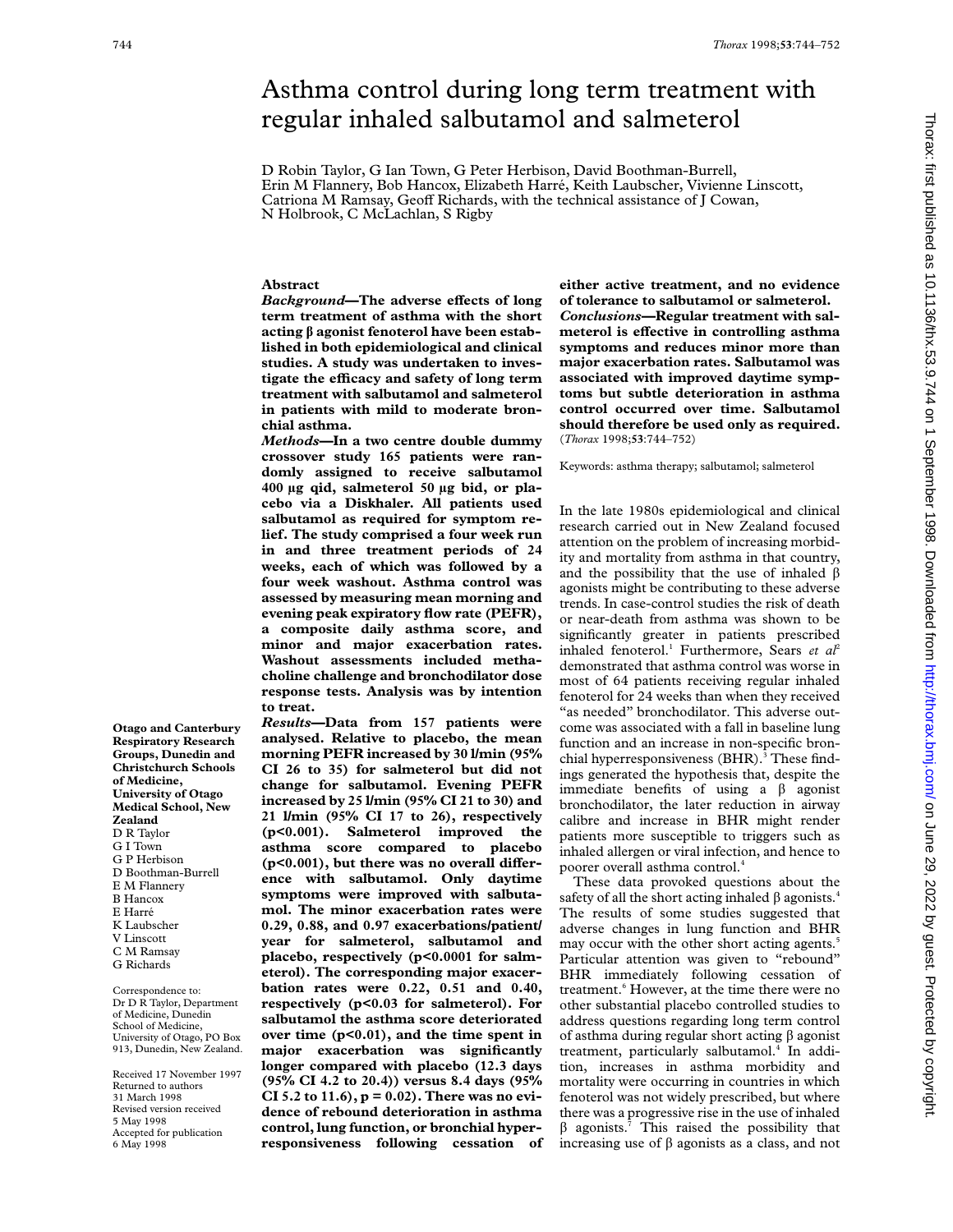just fenoterol, might be contributing to adverse epidemiological trends.

Against this background the long acting agents salmeterol and formoterol became available. These drugs are very effective in controlling asthma symptoms, particularly during the night,<sup>8</sup> and more recent evidence suggests that they confer benefit in patients with chronic asthma who remain symptomatic despite regular inhaled corticosteroid therapy.9–11 However, perhaps as a result of concerns about the short acting agents, the introduction of the long acting drugs was initially cautious.12 Large surveillance studies were carried out to evaluate possible risks of death or near-death from asthma in large populations being prescribed salmeterol.<sup>13</sup> The infrequency of adverse events was reassuring, but did not exclude the possibility that in sporadic cases death from asthma may be drug-related.14 Furthermore, there is conflicting evidence that regular use of long acting  $\beta$ agonists is associated with the advent of tolerance. Although in many large studies this phenomenon has not been demonstrated,<sup>15 16</sup> there are other reports that both bronchodilator as well as non-bronchodilator tolerance does occur.17 18 The clinical relevance of these findings remains unclear, but they raise the possibility that, despite or perhaps even because of sustained bronchodilatation, control of asthma might be adversely affected, particularly if treatment is abruptly discontinued.

The aim of this study was to address some of these outstanding issues. This investigation was specifically designed to assess asthma control in patients with mild to moderate asthma during and immediately following cessation of regular treatment with the short acting  $\beta$ agonist salbutamol, and simultaneously to evaluate the comparative efficacy and safety of the long acting agent salmeterol in a long term placebo controlled study.

# **Methods**

#### PATIENTS

One hundred and eighty nine adult patients aged 18–64 years with stable mild to moderate bronchial asthma were enrolled. Inclusion criteria were improvement in forced expiratory volume in one second  $(FEV_1)$  of at least 15% 15 minutes following inhaled salbutamol 200 µg or its equivalent during the 12 months prior to enrolment and  $PC_{20}$  (provocative concentration eliciting a 20% fall in  $FEV<sub>1</sub>$ ) methacholine of 8 mg/ml or less at a screening visit. For patients already taking inhaled corticosteroids, reversibility of 15% after methacholine challenge testing was also accepted as an inclusion criterion. Exclusion criteria were current smokers (ex-smokers were required to have stopped for at least 12 months and to have consumed no more than 5 pack years); patients unable to tolerate the withdrawal of oral theophylline, oral  $\beta$  agonists or inhaled ipratropium, or who required maintenance oral corticosteroids for adequate asthma control; patients whose average daily consumption of rescue  $\beta$  agonist during the run in period was more than 10 puffs per 24 hours despite

adequate doses of inhaled corticosteroids; and patients with other significant medical conditions. Patients taking inhaled corticosteroids or cromoglycate were enrolled provided their maintenance dose had not been changed during the previous three months. Patients were required to be compliant with the recording of peak expiratory flow rates (PEFR) and symptoms twice daily in a diary card during the four week run in period prior to randomisation.

# STUDY TREATMENTS

Patients were assigned to receive each of three treatments: salmeterol 50 µg twice daily by Diskhaler (four-place; 50 µg per blister), salbutamol 400 µg four times daily by Diskhaler (eight-place; 400 µg per blister), or identical placebo Diskhalers containing lactose. Treatments were administered double blind in a randomised three-way crossover sequence. After a four week run in period each treatment was given for 24 weeks and was followed by a four week washout interval during which both Diskhalers containing placebo were continued. Patients were not informed of the timing of washouts or crossover to the next treatment. Patients were instructed to use both Diskhalers daily throughout the study—both the fourplace and eight-place devices in the morning and late evening and the eight-place Diskhaler at lunch time and in the late afternoon. Salbutamol by metered dose inhaler (MDI) was permitted as needed during each of the treatment periods and washouts, and the amount used was recorded twice daily in a diary. Compliance was calculated by counting the number of returned disks and blisters at each clinic visit.

At the end of the run in period a personalised Action Plan<sup>19</sup> for the treatment of deteriorating asthma was constructed for each patient based on symptoms and best pre-bronchodilator morning PEFR during the last 14 days of the run in period. Briefly, patients were instructed to commence treatment with either beclomethasone or budesonide in a dose of 1000 µg daily or to double their maintenance dose of inhaled corticosteroid if their PEFR fell below 75% of their "best" value and to continue this regimen until the PEFR returned to 90% of "best". If their PEFR fell below 60% of "best" patients were instructed to commence a short course of oral prednisone (40 mg per day until the morning PEFR rose to 90% of "best", then 20 mg per day for the same number of days). Adjustments were made where necessary in the interests of patient safety. Patients needing to use inhaled or oral corticosteroids according to their Action Plan continued in the trial. To take account of possible shifts in baseline symptoms and lung function and thus ensure patient safety in the event of an exacerbation, the Action Plan was revised at the end of each washout interval using data from the last 14 days of the washout. Changes in maintenance asthma treatment were only permitted in rare cases where patient safety was at risk. Patients had 24 hour access to an investigator throughout the study.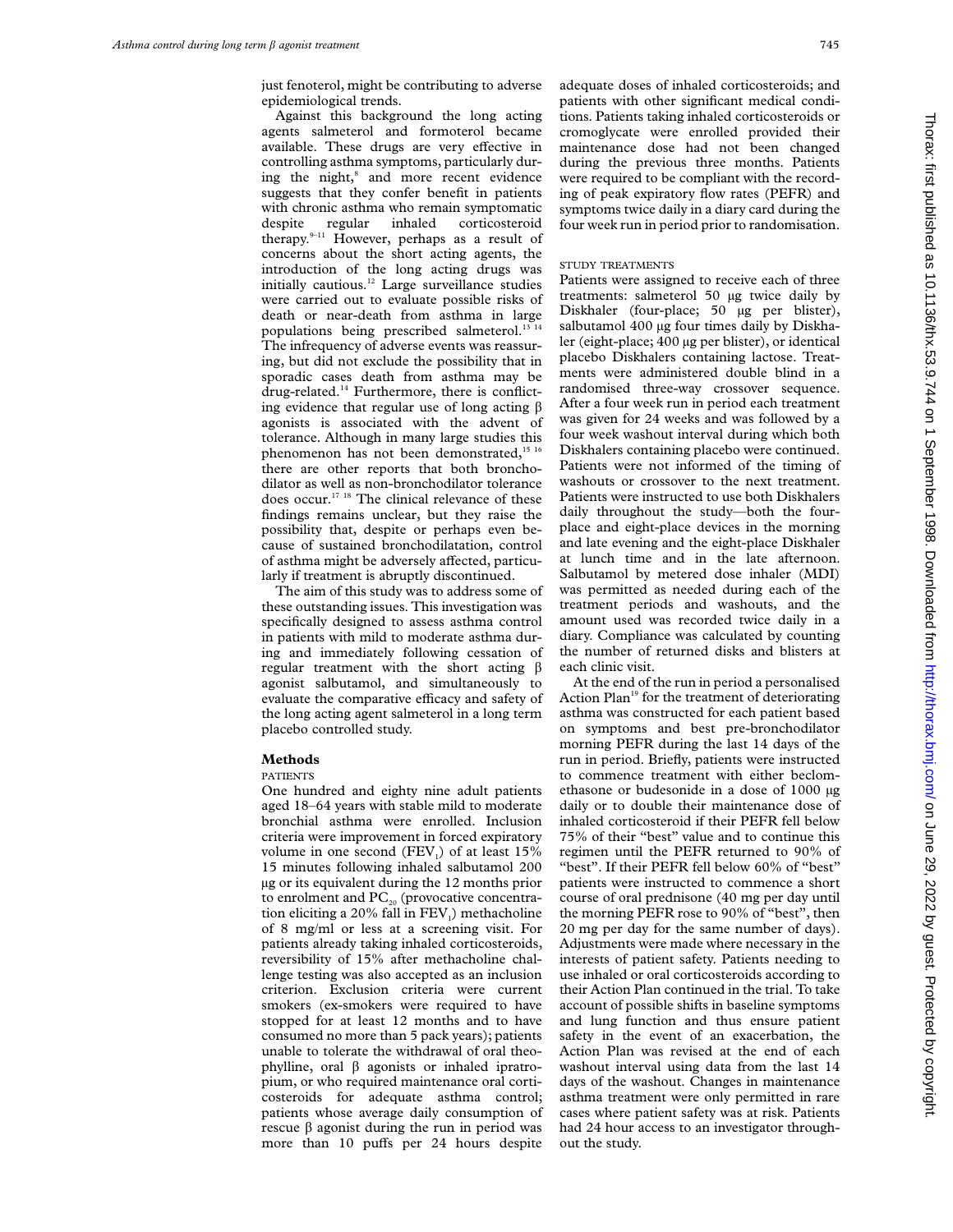*Table 2 Criteria for determining minor and major exacerbations*

| Minor exacerbation                                                 | Asthma score 2                                        | Duration: 2 or more days                                                                                          |
|--------------------------------------------------------------------|-------------------------------------------------------|-------------------------------------------------------------------------------------------------------------------|
| Major exacerbation                                                 | Asthma score 3                                        | Duration: 2 or more days OR 1 day<br>within the context of a minor<br>exacerbation                                |
| Major exacerbation/medical emergency<br>Conclusion of exacerbation | Asthma score 4<br>Asthma score has returned to 0 or 1 | Duration: 1 or more days<br>Duration: for 3 or more days,<br>otherwise exacerbation is deemed to<br>be continuing |
|                                                                    |                                                       |                                                                                                                   |

#### MEASUREMENTS

The primary outcome measures were morning PEFR, daily asthma score, and exacerbations of asthma and the secondary outcome measures were evening PEFR, diurnal variation in PEFR, symptom scores, rescue bronchodilator use, and  $FEV<sub>1</sub>$ .

#### *Spirometric data*

FEV<sub>1</sub> was measured at each of the four weekly clinic visits using identical Spirotech spirometers (Graseby, Smyrna, Georgia, USA) in both centres. Each patient continued to take the study medication as usual prior to the four weekly clinic visits, but dose administration was timed for one hour before the scheduled clinic visit. Supplementary bronchodilator was withheld for six hours prior to clinic visits.

*Table 1 Criteria for determining daily asthma score.*

*Asthma score Scoring criteria*

| Patients were instructed to record the best of  |
|-------------------------------------------------|
| three peak flow measurements using a mini-      |
| Wright peak flow meter first thing in the morn- |
| ing before taking any inhaled medication and    |
| again in the evening irrespective of recent     |
| bronchodilator use. Symptoms of daytime and     |
| night-time chest tightness/wheeze/dyspnoea.     |

bronchodilator use. Symptoms of daytime and night-time chest tightness/wheeze/dyspnoea, cough, sputum production, exercise/activity, and appearance or deterioration of nocturnal wakening were each recorded and scored on a 0–3 scale or by a yes/no response where appropriate.

#### *Methacholine challenges*

*Daily diary data*

Methacholine challenges were carried out in a randomly selected subgroup of 80 patients at the beginning of each treatment period and again on days 3 and 8 of each washout interval. A calibrated dosimeter (Morgan Nebicheck; Morgan Instruments, Gillingham, UK) was used, together with a series of Hudson updraft nebulisers, each calibrated fortnightly, for methacholine delivery. After adjustment for nebuliser calibration, exact  $PD_{20}$   $FEV_1$  (provocative dose) values were calculated by interpolation of the dose response curve. Patients were instructed to refrain from taking additional reliever medication for six hours prior to each challenge.

#### *Bronchodilator response*

Bronchodilator response tests were carried out in a randomly selected subgroup of 40 patients immediately before the first dose and exactly three days after the last dose of active study medication for each of the three treatment periods. Where a patient had recently experienced an exacerbation of asthma or had taken additional inhaled or oral corticosteroids, the treatment period or washout interval was extended to ensure that there would be at least 21 days of only regular study medication before the test. Prior to each test patients refrained from taking reliever medication for at least six hours. Testing was carried out at the same time of day for each patient.

Following the baseline measurement of FEV<sub>1</sub> and forced vital capacity (FVC) (best of three), patients were given salbutamol using an MDI with a spacer device. Successive doses of 100, 100, 200, 400 and 800 µg (1, 1, 2, 4, and 8 puffs) were given at 15 minute intervals. Spirometric values were again measured at 15, 30, 45, 60, 75, 90 and 120 minutes. From each individual dose response curve the following were calculated: maximum improvement in FEV<sub>1</sub> from baseline, area under the curve (AUC) 0–2 hours, and the dose eliciting 50% of the maximum response  $(ED_{50})$ .

Thorax: first published as 10.1136/th. 23.22 by 2.544 on 1 September 1998. Downloaded from the charax.bmj.com/<br>Thorax: first published as 10.1136/th.23.9.744 on 1 September 1998. Downloaded from 1998. Downloaded from 1999. Thorax: first published as 10.1136/thx.53.9.744 on 1 September 1998. Downloaded from http://thorax.bmj.com/ on June 29, 2022 by guest. Protected by copyright

| Score 0: stable asthma                        | EITHER:                                  |
|-----------------------------------------------|------------------------------------------|
|                                               | Morning PEFR greater than 90% of run     |
|                                               | in best value AND number of puffs of     |
|                                               | supplementary bronchodilator less than   |
|                                               | 7 per 24 h                               |
|                                               | OR:                                      |
|                                               | Morning PEFR 76–90% of run in best       |
|                                               | value BUT WITHOUT deterioration in       |
|                                               | any of the symptom scores as listed      |
|                                               | helow                                    |
| Score 1: mildly unstable                      | EITHER:                                  |
|                                               | Two or more of the following:            |
|                                               | 1. Morning PEFR 76-90% of run in best    |
|                                               | value                                    |
|                                               | 2. Supplementary bronchodilator use: 7   |
|                                               | or more puffs per 24 h greater than      |
|                                               | rounded mean* during run in              |
|                                               | 3. Deterioration in symptom score of 1   |
|                                               |                                          |
|                                               | point or more compared to rounded        |
|                                               | mean* for run in for:                    |
|                                               | - Daytime or night-time chest            |
|                                               | tightness/wheeze/dyspnoea OR             |
|                                               | - Daytime or night-time cough OR         |
|                                               | - Sputum production OR                   |
|                                               | - Exercise/activity OR                   |
|                                               | 4. Appearance/deterioration in nocturnal |
|                                               | wakening                                 |
|                                               | OR:                                      |
|                                               | Morning PEFR 61–75% of run in best       |
|                                               | value BUT WITHOUT deterioration in       |
|                                               | any symptom scores as listed above       |
| Score 2: minor deterioration                  | EITHER:                                  |
|                                               | Morning PEFR 61–75% of run in best       |
|                                               | value AND two or more of the criteria    |
|                                               | listed for asthma score 1                |
|                                               | OR:                                      |
|                                               | Morning PEFR 40–60% of run in best       |
|                                               | value BUT WITHOUT deterioration in       |
|                                               | any symptom scores listed for asthma     |
|                                               | score 1                                  |
| Score 3: major deterioration                  | Morning PEFR 40–60% of run in best       |
|                                               | value AND two or more of the criteria    |
|                                               | listed for asthma score 1                |
|                                               | EITHER:                                  |
| Score 4: major exacerbation/medical emergency |                                          |
|                                               | Morning PEFR less than 40% of run in     |
|                                               | best value irrespective of symptoms      |
|                                               | OR:                                      |
|                                               | Attendance at general practitioner or    |
|                                               | hospital emergency department because    |
|                                               | of severe asthma                         |
|                                               |                                          |

\*Mean symptom score for last 14 days of run in period, rounded to nearest whole number.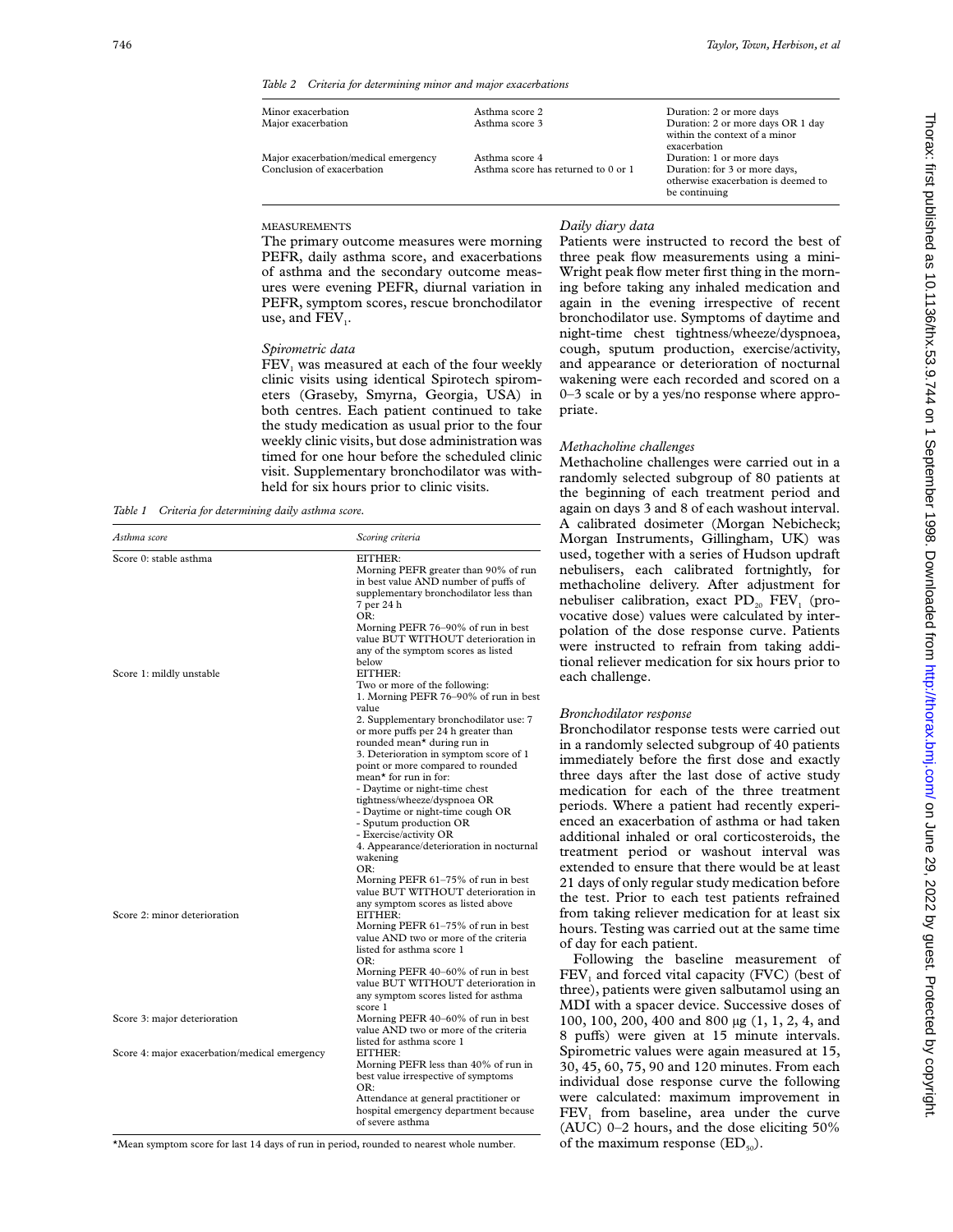*Table 4 Withdrawals during the study*

| Reason for withdrawal                       | Placebo | Salbutamol | Salmeterol |
|---------------------------------------------|---------|------------|------------|
| Poor asthma control                         | 1(1)    |            | 2(1)       |
| Adverse events related to study treatment   |         | $8(5)$ *   |            |
| Adverse events unrelated to study treatment |         |            | 2(1)       |
| Poor compliance/social reasons              |         |            |            |
| Pregnancy/inadequate contraception          |         |            |            |
| Total $(n = 35)$                            | 12      | 16         |            |

Figures in brackets indicate the number of patients who continued to the next treatment period if the adverse event occurred during treatment periods 1 or 2. \*In all cases withdrawal was on account of tremor and/or palpitations.

## ASTHMA SCORE

At each clinic visit an investigator reviewed each daily diary entry and, with reference to a previously devised set of criteria (table 1), a single score (range 0–4) for each 24 hour period was calculated for days on which all diary entries were complete. A score was assigned even if the evening PEFR was missing, but not where other data were absent. Scores were calculated with reference to "best" values for PEFR and also to rounded mean/median values for symptom scores obtained during the last 14 days of the run in period (table 1). For days on which data were missing and scores could not be calculated the last value was carried forward.

## EXACERBATIONS

The asthma score was also used to define the frequency, severity and duration of exacerbations. The asthma score was preferred for this purpose rather than relying on the frequency of additional inhaled or oral corticosteroid use. Criteria for the definition of minor and major exacerbations are shown in table 2. An exacerbation was considered to have ended where the asthma score had returned to 0 or 1 for a minimum of three consecutive days.

The study was conducted in accordance with the principles of the Declaration of Helsinki on biomedical research. The protocol was approved by the Otago and Canterbury ethics committees and all patients gave written informed consent prior to participation.

#### STATISTICAL ANALYSIS

The intention-to-treat population was defined as any randomised patient who received at least one dose of study medication for at least two treatment periods. The efficacy population was restricted to those patients who completed 21 days or more of at least two treatment periods and whose compliance with medication was

*Table 3 Baseline data for 165 patients randomised to the study*

| Age (years)                       | 38 (range 18-64)            |          |  |
|-----------------------------------|-----------------------------|----------|--|
| Sex (M:F)                         | 73:92                       |          |  |
| Smoking<br>145 non-smokers,       |                             |          |  |
|                                   | 20 ex-smokers               |          |  |
| History of hay fever              | 109(66%)                    |          |  |
| FEV, (% predicted)                | 79.8% (95% CI 77.2 to 82.5) |          |  |
| $PC_{20}$ methacholine (geometric | 0.9 mg/ml (95% CI 0.69 to   |          |  |
| mean)                             | 1.07)                       |          |  |
| Regular inhaled corticosteroids   | None                        | 14(8%)   |  |
|                                   | $1 - 400 \mu$ g             | 56 (34%) |  |
|                                   | $401 - 1000 \text{ µg}$     | 59 (36%) |  |
|                                   | $>1000 \mu$ g               | 36 (22%) |  |
|                                   |                             |          |  |

 $FEV<sub>1</sub>$  = forced expiratory volume in one second; PC<sub>20</sub> = concentration of methacholine required to provoke a fall in FEV<sub>1</sub> of 20%.

75% or greater during a treatment period. In addition, where on account of an exacerbation the dose of inhaled corticosteroid was increased for seven or more days, or where oral prednisone was used for three or more days, diary data for these and the subsequent seven days were excluded from the analysis.

Diurnal variation in PEFR was calculated as amplitude % mean (evening PEFR — morning PEFR) as a percentage of evening PEFR + morning PEFR/2.<sup>20</sup> PD<sub>20</sub> values were log transformed prior to analysis and are expressed as geometric mean values.

For continuous normally distributed end points, between treatment comparisons were carried out by analysis of variance and co-variance (with data from the last 14 days of the run in period as covariate). These models included terms for period and randomisation sequence. Carryover effects were assessed. The other end points were analysed using van Elteren's extension of Koch's method.<sup>21</sup> Linear trends were fitted to the time by treatment interaction to identify whether time trends differed between treatments. Where appropriate, within treatment comparisons between mean/ median data for the three, seven and 28 day washout intervals and the last 28 days of each treatment period were also carried out to assess washout effects. For asthma score and exacerbations, between treatment comparisons were also undertaken for monthly mean data (weeks 0–4, 5–8, etc.). For exacerbations the time to first exacerbation was analysed according to the method described by Woolson *et al*. <sup>22</sup> No adjustments were made for multiple testing.

#### **Results**

One hundred and sixty five patients were randomised to receive treatment. Baseline data for the study population are shown in table 3. Eight patients were retrospectively considered to have violated some aspect of the study protocol and were excluded from the analysis. Results for the remaining 157 patients in the intention to treat population are reported here. Separate analyses for the efficacy population yielded similar results and are not reported further. There were no period or carryover effects. All results are reported as means with 95% confidence intervals (CI).

During the study there were 35 withdrawals from one or more treatment periods, of whom eight proceeded to the next treatment period (table 4). Compliance with medication (>75% of disks/blisters used, as judged by a blister count of unused disks) was 95.4%, 97.4%, and 96.3% for the four-place Diskhaler and 87.4%, 90.4%, and 88.9% for the eight-place Diskhaler during treatment with placebo, salbutamol and salmeterol, respectively. There was no significant decline in compliance with either of the Diskhaler devices over time.

# LUNG FUNCTION

Changes in morning and evening PEFR are shown in fig 1. Overall, there was a consistent increase in morning PEFR during treatment with salmeterol of 30 l/min (95% CI 26 to 35) compared with placebo (p<0.001). Morning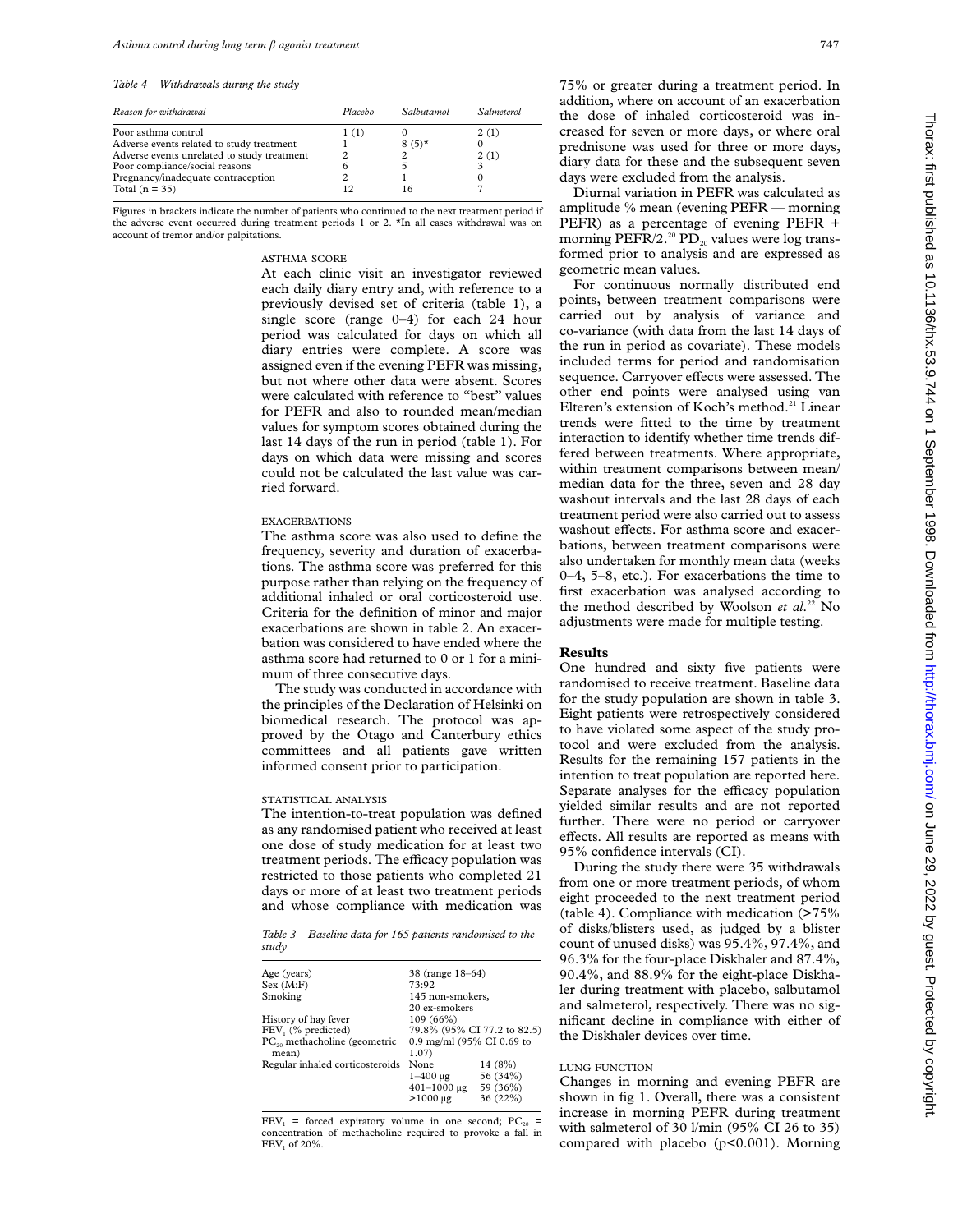Table 5 PD<sub>20</sub> methacholine values at baseline and during the washout intervals.



*Figure 1 Changes in morning and evening PEFR during the run in, treatment and washout intervals (distinguished by vertical dotted lines).*

PEFR values during treatment with salbutamol were not significantly different from placebo. Mean evening PEFR rose by a similar magnitude for each of the two active treatments compared with placebo (21 l/min (95% CI 17 to 26) for salbutamol and 25 l/min (95% CI 21 to 30) for salmeterol; p<0.001). The degree of improvement did not change significantly over time during either active treatment. Within and between treatment comparisons for the three, seven, and 28 day washout intervals revealed no evidence of a rebound fall in morning PEFR following treatment with either salbutamol or salmeterol.

Diurnal variation in PEFR decreased from 1.5% (95% CI 0.7 to 2.3) during treatment with placebo to  $0.2\%$  (95% CI –0.5 to 0.9) during treatment with salmeterol ( $p = 0.001$ ) compared with placebo), but increased to 5.9% (95% CI 4.9 to 6.9) with salbutamol ( $p<0.001$ ) compared with placebo). The result for salbutamol was attributable to the increase in evening PEFR during active treatment.

The mean clinic FEV<sub>1</sub> one hour after study medication was 2.73 l for placebo (95% CI 2.59 to 2.87), 3.04 l for salbutamol (95% CI 2.90 to 3.18), and 2.95 l for salmeterol (95% CI 2.81 to 3.09) ( $p<0.001$  for both active treatments compared to placebo). There was no evidence of change over time, and during the washout intervals the FEV<sub>1</sub> did not differ significantly from pretreatment values.

#### BRONCHIAL HYPERRESPONSIVENESS

Mean values for  $PD_{20}$  methacholine are shown in table 5. Data were analysed only for those patients who completed a methacholine challenge on all three occasions for any one treatment period—that is, immediately before each treatment period and on days 3 and 8 of the washout interval. There were no significant changes in BHR to suggest either an overall

increase in BHR attributable to either active treatment or a rebound increase in BHR at the conclusion of active treatment.

# BRONCHODILATOR RESPONSE

Bronchodilator response curves were obtained following placebo, salbutamol, and salmeterol in 34, 37, and 36 patients, respectively. The corresponding mean maximum increases in FEV<sub>1</sub> were 0.88 l (95% CI 0.74 to 1.02), 0.89 l (95% CI 0.78 to 1.00), and 0.86 l (95% CI 0.74 to 0.97) (NS). The median  $ED_{50}$  was 87, 85, and 84 µg of salbutamol for the placebo, salbutamol and salmeterol treatment periods, respectively (NS). Results for the area under the curve (AUC) FEV<sub>1</sub> 0–2 hours were similar for all three treatments. Thus, there was no evidence of a treatment related impairment in the acute response to inhaled salbutamol on day 3 of each washout interval.

#### **SYMPTOMS**

The frequency (% days and nights) with which symptom scores for wheeze/chest tightness and rescue bronchodilator use was equal to zero is shown in table 6. Treatment with salmeterol resulted in significant reductions in both daytime and night-time wheeze/chest tightness. During treatment with salbutamol significant but less marked reductions occurred in the frequency of daytime but not night-time symptoms.

There were no significant changes in wheeze/ chest tightness with time during either active treatment period. However, during the postsalmeterol washout interval there was a significant rebound increase in the frequency of both daytime and night-time symptoms compared with placebo. This pattern was not observed with salbutamol.

For cough and sputum production no significant treatment effects were observed at any time. For activity score there was significant improvement during treatment with salmeterol ( $p = 0.03$ ).

#### RESCUE BRONCHODILATOR USE

During both active treatment periods there was a significant reduction in requirements for rescue bronchodilator, which was greater for salmeterol than for salbutamol (table 6). There was no significant change in the pattern of bronchodilator requirement over time, and during the washout intervals there were no significant differences between treatments or when comparing use during the first three, seven and 28 days of each washout period with the 28 days prior to the washout. Analysis of bronchodilator use on days (24 hours) when the asthma score was 2 or more did not reveal any increase on those days during either of the two active treatment periods compared with placebo.

# ASTHMA SCORE

The percentage of days on which the asthma score was 0, 1 and 2 or more is shown in table 7. There was a highly significant improvement in the asthma score during treatment with salmeterol compared with placebo (p<0.001).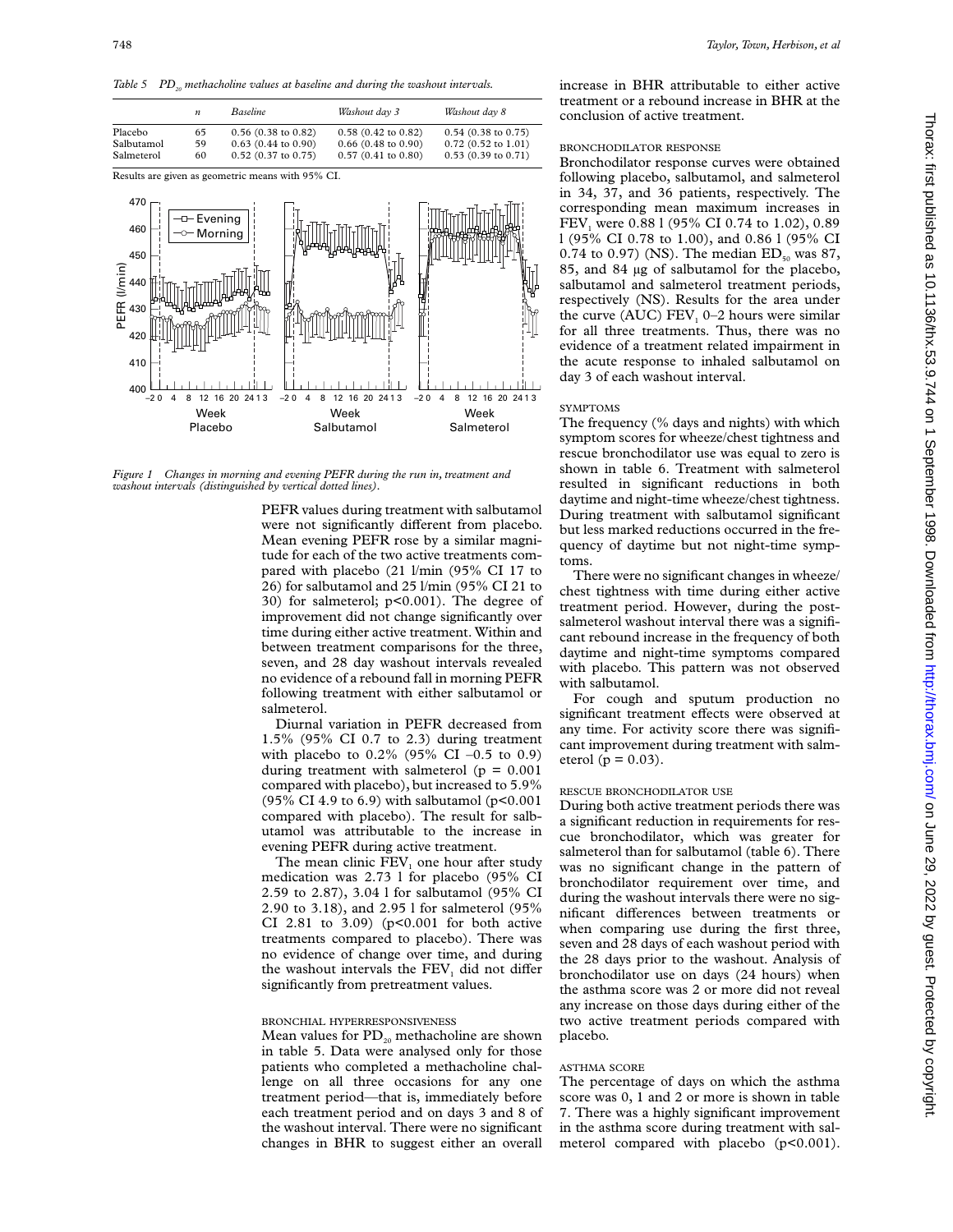

Figure 2 Kaplan-Meier plot showing the proportion of patients who remained free of *exacerbations during each treatment period (days). This was significantly greater for salmeterol than for salbutamol compared with placebo in subjects for whom paired comparisons were possible (n =*  $146$ *; p = 0.008)*.

There was no overall difference between salbutamol and placebo. During the postsalmeterol washout interval there was a significant decrease in the percentage of days with an asthma score of 0 compared with placebo. This change was not observed following salbutamol. The change following salmeterol coincided with a significant increase in the percentage of days with a score of 1—that is, minor degrees of instability—but not with a score 2 or more. Over the 0–24 week time interval there were significant differences in the trends over time in the percentage of days with an asthma score of 2 or more: the frequency decreased for placebo (p<0.001), increased for salbutamol (p<0.001), but did not change for salmeterol.

#### EXACERBATIONS

There were 11 occasions on which emergency medical help was required by a study patient, three during treatment with placebo, two with salbutamol, and six with salmeterol. The total

*Table 6 Symptoms and bronchodilator use. Within treatment comparisons using data for weeks*  $21-\tilde{24}$  *as baseline were also used for the analysis of washout effects* 

|                                                     |               | Placebo | Salbutamol | <i>Salmeterol</i> |
|-----------------------------------------------------|---------------|---------|------------|-------------------|
| Day time                                            |               |         |            |                   |
| Wheeze/tightness (% days with<br>$score = 0$        | Run in        | 61.3    | 62.0       | 64.4              |
|                                                     | Weeks $0-24$  | 63.6    | $72.3*$    | 79.8+             |
|                                                     | Weeks $21-24$ | 64.3    | $72.4*$    | $80.1+$           |
|                                                     | Washout 0-4   | 65.8    | 62.3       | 60.3#             |
| Rescue bronchodilator (% days<br>with $0$ puffs)    | Run in        | 54.6    | 53.4       | 57.9              |
|                                                     | Weeks $0-24$  | 59.8    | $72.5*$    | 79.3+             |
|                                                     | Weeks $21-24$ | 60.7    | $73.7*$    | 79.3+             |
|                                                     | Washout 0-4   | 61.1    | 59.3       | 58.7              |
| Night-time                                          |               |         |            |                   |
| Wheeze/tightness (% nights with<br>$score = 0$      | Run in        | 75.5    | 76.0       | 78.2              |
|                                                     | Weeks $0-24$  | 75.6    | 77.8       | 87.7+             |
|                                                     | Weeks $21-24$ | 76.7    | 78.4       | 89.4+             |
|                                                     | Washout 0-4   | 79.0    | 76.5       | 75.4‡             |
| Rescue bronchodilator (% nights)<br>with $0$ puffs) | Run in        | 79.3    | 76.8       | 78.0              |
|                                                     | Weeks $0-24$  | 77.8    | $86.5*$    | $92.2 +$          |
|                                                     | Weeks $21-24$ | 78.3    | $88.1*$    | 92.7+             |
|                                                     | Washout 0-4   | 80.2    | 80.6       | 80.8              |

\*p<0.05, salbutamol better than placebo.

†p<0.001, salmeterol better than placebo

#p=0.005, salmeterol worse than placebo

‡p=0.03, salmeterol worse than placebo

*Table 7 Asthma score: percentage of days with score 0 (stable asthma), score 1 (mildly unstable asthma), and score 2 or more (minor or major deterioration). Data for weeks 21–24 were also used for the analysis of washout eVects*

|            | Weeks              | $Score = 0$ | $Score = 1$ | $Score = 2$<br>or more |
|------------|--------------------|-------------|-------------|------------------------|
| Placebo    | $0 - 24$           | 77.4        | 20.4        | 2.3                    |
|            | $0 - 4$            | 78.1        | 19.6        | 2.3                    |
|            | $21 - 24$          | 78.4        | 20.6        | 1.0                    |
|            | Washout<br>$0 - 4$ | 80.5        | 16.9        | 2.6                    |
| Salbutamol | $0 - 24$           | 76.5        | 20.8        | 2.7                    |
|            | $0 - 4$            | 76.1        | 21.7        | 2.2                    |
|            | $21 - 24$          | 77.1        | 20.0        | 2.9                    |
|            | Washout<br>$0 - 4$ | 78.6        | 23.1        | 2.1                    |
| Salmeterol | $0 - 24$           | $87.4*$     | $11.9*$     | 0.6                    |
|            | $0 - 4$            | 88.6        | 10.8        | 0.6                    |
|            | $21 - 24$          | 88.6        | 11.0        | 0.4                    |
|            | Washout<br>$0 - 4$ | 74.0+       | $23.1+$     | 2.1                    |

 $\star$ p = 0.001, salmeterol better than placebo.<br> $\downarrow$ p = 0.02, salmeterol worse than placebo.

number of exacerbations (major and minor combined) was 97 during treatment with placebo, 92 with salbutamol, and 35 with salmeterol. The proportion of patients who did not have exacerbations with respect to time is shown in fig 2. Details of minor and major exacerbations are shown in table 8.

Treatment with salmeterol resulted in a highly significant decrease in the rate of exacerbations (number per patient per year) compared with placebo by  $70\%$  (p = 0.008), 45% (p = 0.03), and 63% (p = 0.0001) for minor, major and total exacerbations, respectively, whereas salbutamol had no significant effect  $(9.3\%$  decrease,  $27.5\%$  increase, and 1.5% increase, respectively; NS).

During washout intervals there were no significant differences between treatments for either minor or major exacerbation rates. There was no significant change in the pattern of exacerbations over time. Although there were no significant differences in the duration of individual exacerbations between treatments, the cumulative time spent in major exacerbation was significantly greater for salbutamol than for placebo ( $p = 0.02$ ).

## ADDITIONAL CORTICOSTEROID USE

The percentage of patients who temporarily increased their inhaled corticosteroid dose according to their Action Plan was 38.7%, 29.1% and 21.1% during treatment with placebo, salbutamol and salmeterol, respectively ( $p = 0.001$ , salmeterol less than placebo). The mean number of days on which these patients used increased doses was 22.1 (95% CI 12.8 to 31.4), 23.6 (95% CI 15.9 to 31.3), and 11.7 (95% CI 7.4 to 16.0) days, respectively (NS). The intervention rate did not change with time and the pattern of use was identical for each of the washout intervals.

The percentage of patients who used one or more short courses of prednisone was 12.3%, 15.2%, and 10.5% for placebo, salbutamol, and salmeterol, respectively (NS). The mean number of days on which these patients used prednisone was 13.5 (95% CI 8.0 to 18.9), 19.5 (95% CI 8.7 to 30.4), and 13.5 (95% CI 7.5 to 19.5) days, respectively (NS).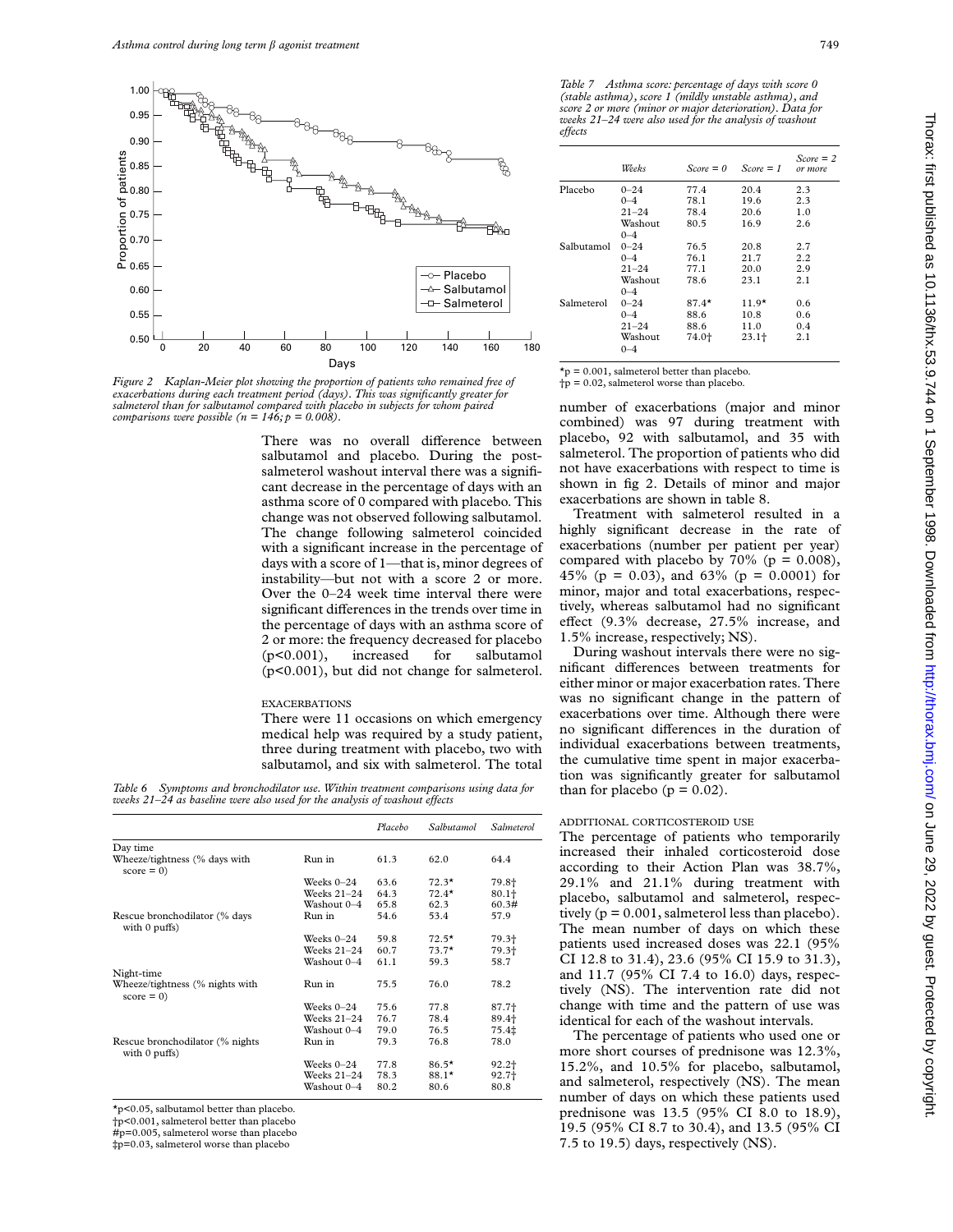*Table 8 Exacerbation data*

|                                                    | Placebo                                                         | Salbutamol                    | Salmeterol                                     |  |  |  |  |
|----------------------------------------------------|-----------------------------------------------------------------|-------------------------------|------------------------------------------------|--|--|--|--|
|                                                    |                                                                 |                               |                                                |  |  |  |  |
|                                                    | Number during each treatment period                             |                               |                                                |  |  |  |  |
| Total                                              | 97                                                              | 92                            | 35                                             |  |  |  |  |
| Minor                                              | 69                                                              | 58                            | 20                                             |  |  |  |  |
| Major                                              | 28                                                              | 34                            | 15                                             |  |  |  |  |
|                                                    | Number of patients without exacerbations during each period (%) |                               |                                                |  |  |  |  |
| Total                                              | 72.1                                                            | 73.5                          | 84.9†                                          |  |  |  |  |
| Minor                                              | 76.6                                                            | 76.8                          | 89.5+                                          |  |  |  |  |
| Major                                              | 88.3                                                            | 89.4                          | 91.5                                           |  |  |  |  |
|                                                    | Corrected exacerbation rate (number per patient per year)       |                               |                                                |  |  |  |  |
| Total                                              | 1.37 (1.11 to 1.67)                                             | $1.39(1.12 \text{ to } 1.71)$ | $0.51\frac{\text{#}}{\text{#}}$ (0.35 to 0.70) |  |  |  |  |
| Minor                                              | $0.97(0.76 \text{ to } 1.23)$                                   | $0.88(0.67 \text{ to } 1.13)$ | $0.29^{\frac{1}{11}}$ (0.18 to 0.45)           |  |  |  |  |
| Major                                              | $0.40$ (0.26 to 0.57)                                           | $0.51$ (0.36 to 0.72)         | $0.22\pm(0.12 \text{ to } 0.36)$               |  |  |  |  |
| Mean duration per exacerbation (days)              |                                                                 |                               |                                                |  |  |  |  |
| Total                                              | $4.4$ (3.6 to 5.2)                                              | $4.5$ (3.8 to 5.2)            | $3.6(2.6 \text{ to } 4.6)$                     |  |  |  |  |
| Minor                                              | 4.0 $(3.4 \text{ to } 4.7)$                                     | $3.7(3.0 \text{ to } 4.4)$    | $2.8$ (2.3 to 3.3)                             |  |  |  |  |
| Major                                              | 5.4 $(3.2 \text{ to } 7.6)$                                     | $5.8(4.5 \text{ to } 7.1)$    | 4.7 (2.7 to 6.8)                               |  |  |  |  |
| Mean time spent in exacerbation per patient (days) |                                                                 |                               |                                                |  |  |  |  |
| Total                                              | $10.0$ (7.2 to 12.8)                                            | $10.3$ (6.1 to 14.5)          | 5.5 $(2.8 \text{ to } 8.2)$                    |  |  |  |  |
| Minor                                              | $7.7(5.5 \text{ to } 9.9)$                                      | $6.2$ (4.6 to 7.8)            | $3.5$ $(2.2$ to $4.6)$                         |  |  |  |  |
| Major                                              | 8.4 (5.2 to 11.6)                                               | $12.3*$ (4.2 to 20.4)         | 5.5 $(1.8 \text{ to } 9.3)$                    |  |  |  |  |

Figures in brackets are 95% confidence intervals.

 $\star$ p = 0.02, salbutamol longer than placebo.

†p = 0.009, salmeterol better than placebo (both results).

‡p = 0.03, salmeterol lower than placebo.

 $#p = 0.0001$ , salmeterol lower than placebo.

# **Discussion**

This study has shown that, in patients with mild to moderate bronchial asthma, the use of regular inhaled salmeterol resulted in significant improvements in asthma control as measured by the daily asthma score and the frequency of minor and, to a lesser extent, major exacerbations. There was a 63% reduction in the total exacerbation rate during treatment with salmeterol, and this was associated with a mean increase in morning PEFR of 30 l/min compared with placebo. By contrast, the overall frequency of exacerbations with salbutamol was not significantly different from placebo, although there was some evidence that, over time, control of asthma may have been compromised.

Our results are similar to those of other studies<sup>15</sup> <sup>16</sup> <sup>23</sup> in which regular treatment with salmeterol resulted in improvements in lung function and asthma symptoms, and they confirm a more recent report that asthma exacerbation rates are also reduced when a long acting  $\beta$  agonist is added to inhaled corticosteroid therapy.24 The present study was designed to include a rigorous evaluation of the effects of treatment on day-to-day asthma control as well as on both minor and major exacerbations. This was a deliberate aim given concerns that, despite improved bronchodilatation and symptom control, the frequency or severity of asthma exacerbations either during or immediately after regular treatment with a long acting  $\beta$  agonist might be increased. For this reason exacerbation rates were calculated from patient diaries whether or not they actually intervened with additional treatment. This was to overcome potential inaccuracies which might arise if the frequency with which patients acted on their self-management plan was used as a study end point; intervention by patients with additional treatment may be influenced by a number of factors other than asthma severity. Daily asthma scores were also calculated because of the relative infrequency of exacerbations, and because minor degrees of deterioration might not otherwise be detected. Using either approach there was no evidence to suggest that asthma control deteriorated during or after treatment with salmeterol. Indeed, salmeterol had a beneficial effect principally by reducing the frequency of minor exacerbations  $(70\% \text{ reduction})$ . Its effect on major exacerbation rates was less marked (45% reduction). In keeping with this was the finding that regular salmeterol did not reduce the overall requirement for oral prednisone or the total duration of prednisone use. Although this latter result contrasts somewhat with that of the FACET study,<sup>24</sup> the message is a consistent one namely, that adequate anti-inflammatory therapy is a more reliable means of achieving asthma control, especially in patients who are susceptible to major exacerbations.

The frequency of emergency events was greater during the salmeterol treatment period than for the other two treatment periods combined. Although the number of events was very small, the pattern is similar to that reported by Castle *et al* for asthma mortality during long term salmeterol treatment.<sup>13</sup> Given that salmeterol had no adverse impact on exacerbations rates or prednisone use, this finding raises the possibility that the use of a long acting  $\beta$  agonist may mask the development of a major exacerbation and delay intervention. Further studies are required so that the strategy for selfmanagement plans may, if necessary, be modified to take account of the effect of long acting  $\beta$  agonists.

During treatment with salbutamol there were significant improvements in daytime symptoms and evening PEFR, together with a reduction in rescue bronchodilator requirements, but overall control of asthma was no different from placebo. For the entire 24 week treatment interval the frequencies of daily asthma scores 0, 1 and 2 or more were similar to placebo, and likewise the frequency of both minor and major exacerbations was not significantly different. Nevertheless, there was a significant month-on-month increase in the percentage of days with an asthma score of 2 or more, reflecting a gradual decline in asthma control. During weeks 21–24 of the salbutamol treatment period 9.4% of patients had one or more exacerbations, compared with 4.1% for placebo ( $p = 0.013$ ) and 3.4% for salmeterol. In addition, the overall time spent in major exacerbations by individual patients was significantly longer during treatment with salbutamol (12.3 days,  $p = 0.02$ ) than for the other two treatment periods (placebo 8.4 days, salmeterol 5.5 days) and, although not statistically significant, the number of major exacerbations, the number of patients who used oral prednisone, and the total duration of prednisone use were greatest during treatment with salbutamol. Although this pattern of outcomes may have occurred by chance, it may represent an underlying trend towards poorer asthma control during long term treatment with salbutamol which, when measured in terms of overall exacerbation rates, this and other studies have been insufficiently powerful<sup>25</sup> or of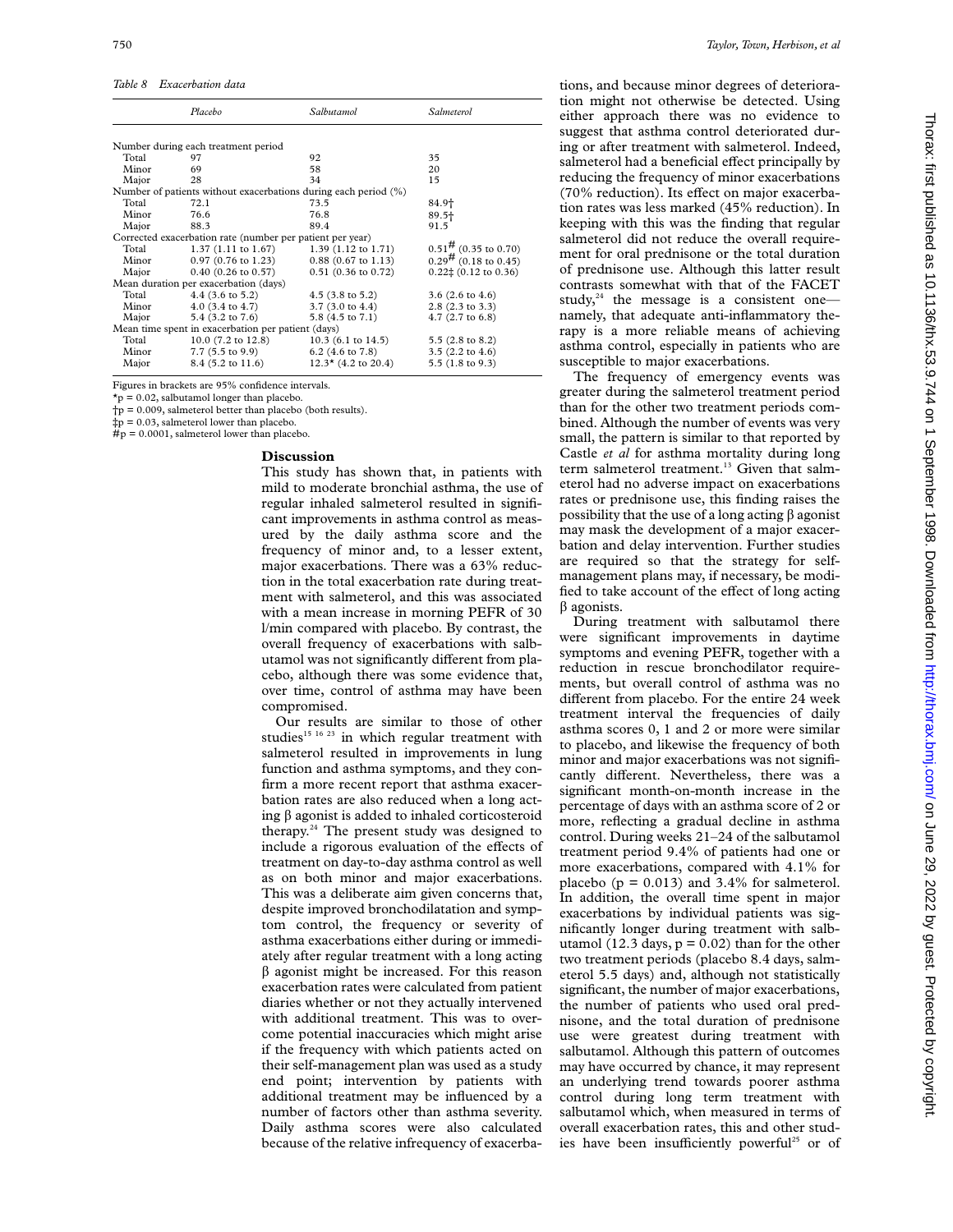insufficient duration<sup>26</sup> to detect. This raises the possibility that, in groups of patients who use regular or higher doses of inhaled salbutamol for longer periods of time, control of asthma, particularly during exacerbations, may be adversely affected.<sup>2</sup>

Our study was designed to identify possible "rebound" effects when either of the two active agents was discontinued. This phenomenon has been described for BHR following withdrawal of regular treatment with short acting  $\beta$  agonists<sup>6</sup> but not with the long acting agents.<sup>18 28</sup> In the present study there was no evidence of rebound changes in PEFR,  $PD_{20}$  methacholine, or rescue bronchodilator requirements following either active treatment, and the frequency of minor and major exacerbations was similar during each of the washout intervals. Only one significant result emerged–namely, that there was an increase in symptoms of wheeze/chest tightness during the post-salmeterol washout and this was reflected in a significant reduction in the number of days with an asthma score of 0. We interpret this finding as indicating that patients perceive the loss of the benefit of salmeterol on wheeze/chest tightness when it is discontinued, but that this symptomatic change is not associated with clinically important deterioration in asthma control or the need for additional bronchodilator.

When used regularly, both short and long acting  $\beta$  agonists may result in tolerance to the protective effects of single doses of inhaled  $\beta$ agonist against exercise-induced bronchospasm, non-specific bronchoconstrictors, and allergen.29 In addition, following regular inhaled salmeterol, tolerance to the bronchodilator effects of salbutamol has been described.18 The clinical importance of each of these findings has not been established.

In our study tolerance to the bronchodilator action of increasing doses of salbutamol was not observed following regular salmeterol or salbutamol in the patients who undertook dose-response studies, although we recognise that this result may have been affected by the fact that  $\beta$  agonist was still permitted to be used as needed during the placebo treatment period against which comparisons were made. Likewise, we could find no indirect evidence to suggest that tolerance was occurring. Analysis of rescue bronchodilator requirements on days when the asthma score was 2 or more—that is, when there was clinically important deterioration—did not reveal any treatment related increase. Thus, the speculation $17$  that salmeterol induced tachyphylaxis might increase the need for rescue bronchodilator during episodes of acute deterioration of asthma has not been demonstrated in this study. Furthermore, there was no evidence that the frequency of minor or major exacerbations or of days on which the asthma score was 2 or more increased with time during treatment with salmeterol. For salbutamol the evidence was less clear cut. The observation that the frequency of days on which the asthma score was 2 or more increased over time may possibly have resulted from the development of tolerance.

Our results suggest important differences between the short acting and the long acting agents salbutamol and salmeterol as far as asthma control is concerned. The reasons for this appear to be unrelated to differences in their duration of action and are difficult to explain. It has been suggested that differences in intrinsic pharmacological properties are responsible for differing outcomes between the  $\beta$  agonists.<sup>30</sup> The results of this study endorse the shift in emphasis of current guidelines for the management of chronic, mild to moderate asthma in adults. They confirm that regular use of salmeterol (together with as needed use of a short acting agent) confers significant benefit on the control of asthma, particularly among patients who are still symptomatic despite taking inhaled corticosteroids, $9-11$  although without having a significant impact on major exacerbation rates. For salbutamol, despite improvement in daytime symptoms, overall asthma control was not significantly improved when this drug was given regularly. It is therefore appropriate to reserve short acting  $\beta$  agonists for use only as needed for the relief of breakthrough asthma symptoms. Indeed, subtle but significant changes in the asthma score and exacerbation rates over the six month salbutamol treatment period raise concerns that, consistent with earlier findings using fenoterol,<sup>23</sup> regular use of this short acting agent may affect asthma adversely over the longer term.

We are grateful to patients and the referring general practitioners in the provinces of Otago and Canterbury for their commit-ment to this study. We acknowledge the help of Maureen Swan-ney for her assistance with respiratory laboratory quality control measures and the logistic support of Loretta Jacques, Gillian Brooks, Louise Johnson, Jayne Stuart and other GlaxoWellcome staff (UK and New Zealand) in carrying out this study. The protocol was designed by the authors and was independently reviewed by the Health Research Council of New Zealand. Independent analyses were conducted by both the authors and GlaxoWellcome. The study was funded by GlaxoWellcome Research and Development (UK).

- 1 Grainger J, Woodman K, Pearce N, *et al*. Prescribed fenoterol and death from asthma in New Zealand, 1981–1987. A further case-control study. *Thorax* 1991;**46**:105–11.
- 2 Sears MR, Taylor DR, Print CG,*et al*. Regular inhaled betaagonist treatment in bronchial asthma. *Lancet* 1990;**336**: 1391–6.
- 3 Taylor DR, Sears MR, Herbison GP, *et al*. Regular inhaled beta-agonist in asthma: effects on lung function and exacerbations. *Thorax* 1993;**48**:134–8.
- 4 Taylor DR, Sears MR. Regular beta-adrenergic agonists. Evidence not reassurance is what is needed. *Chest* 1994;**106**:552–9.
- 5 Taylor DR, Sears MR, Cockcroft DW. The beta-agonist
- controversy. *Med Clin North Am* 1996;**80**:719–47. 6 Vathenen AS, Knox AJ, Higgins BJ, *et al*. Rebound increase in bronchial responsiveness after treatment with inhaled terbutaline. *Lancet* 1988;i:554–8.
- 7 Sears MR. Epidemiological trends in asthma. *Can Respir J*
- 1996;3:261–8.<br>8 Tattersfield AE. Clinical pharmacology of long-acting beta-<br>receptor agonists. *Life Sci* 1993;52:2161–9.
- receptor agonists.  $Life Sci$  1993;52:2161-9.<br>9 Woolcock A, Lundback B, Ringdal N, et al. Comparison of addition of salmeterol to inhaled steroids with doubling of the dose of inhaled steroids. Am  $\tilde{f}$  Respir Crit Care Me 1996;**153**:1481–8. 10 Greening AP, Ind PW, Northfield M,*et al*. Added salmeterol
- versus higher dose corticosteroid in asthma patients with symptoms on existing inhaled corticosteroid. *Lancet* 1994; **<sup>344</sup>**:219–23.
- 11 Wilding P, Clark M, Coon IT, et al. Effect of long-term treatment with salmeterol on asthma control: a doubleblind, randomised cross-over study. *BMJ* 1997;**314**:1441–
- 12 Bone RC. A word of caution regarding a new long-acting
- bronchodilator. *JAMA* 1994;271:1447–8.<br>13 Castle W, Fuller R, Hall J, *et al*. Serevent nationwide surveil-<br>lance study: comparison of salmeterol with salbutamol in asthmatic patients who require regular bronchodilator treatment. *BMJ* 1993;**306**:1034–7.